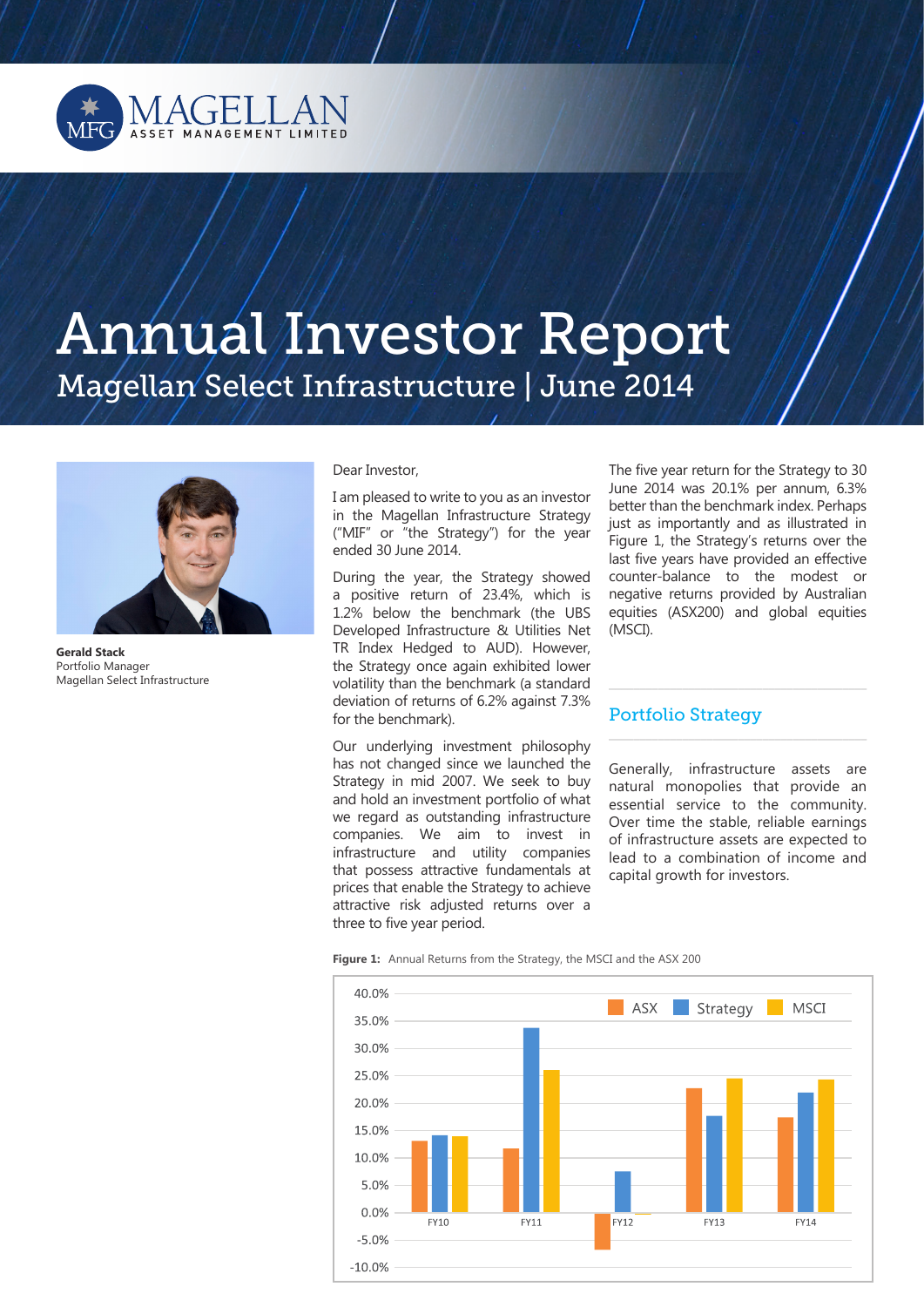The universe of infrastructure assets that we consider for the Strategy is made up of 2 main sectors:

- Utilities, including both regulated energy utilities and regulated water utilities. We estimate that utilities comprise more than 75% of the potential investment universe for the Strategy. Utilities are typically regulated by a government sponsored entity. Such regulation requires the utility to efficiently provide an essential service to the community and, in return, authorises the utility to earn a fair rate of return on the capital it has invested; and
- Infrastructure, which includes airports, ports, toll roads, communications and energy infrastructure (oil & gas pipelines). Regulation of infrastructure companies is generally less intensive than for utilities and allows companies to accrue the benefits of volume growth. As economies develop, grow and become more interdependent, we expect the underlying levels of aviation, shipping and vehicle traffic to increase as will demand for all forms of communications and energy.

Both utilities and infrastructure companies provide an essential service while facing limited (if any) competition, and, because the service is essential, the price charged for the service can be adjusted with limited impact upon demanded volumes. As a consequence, earnings are more reliable than those for a typical industrial company and generally enjoy inherent inflation protection.

## Portfolio Summary

The Strategy's investment portfolio has been constructed to reflect the most attractive investment opportunities that meet our qualitative criteria whilst also minimising the risk of permanent capital loss. As at 30 June 2014, the Strategy's portfolio consisted of 30 investments (in comparison with 29 investments at 30 June 2013). The top ten investments represented 56.2% of the portfolio at 30 June 2014 compared with 51.5% at 30 June 2013.

\_\_\_\_\_\_\_\_\_\_\_\_\_\_\_\_\_\_\_\_\_\_\_\_\_\_\_\_\_\_\_\_\_\_\_\_\_\_\_\_\_\_

 $\overline{\phantom{a}}$  , and the set of the set of the set of the set of the set of the set of the set of the set of the set of the set of the set of the set of the set of the set of the set of the set of the set of the set of the s

The composition of the Strategy by sector at 30 June 2013 and 30 June 2014 can be seen in Figure 2.

The major sector changes to portfolio composition during the period were the increases in the exposure to Airports and Toll Roads, the introduction of an Energy Infrastructure stock (Canadian oil & gas pipeline owner Enbridge) and a commensurate reduction in the regulated water and energy sectors.

As a result, regulated utilities made up 40.3% of the Strategy at the end of June 2014 compared to 55.5% a year earlier. While the holdings of stocks in the Strategy are primarily driven by Magellan's assessment of their valuation premium, i.e. the difference between Magellan's valuation and the share price, as a general rule we will hold a higher proportion of the Strategy in regulated utilities during uncertain times and a smaller proportion at other times.

The composition of the portfolio by

geography at 30 June 2013 and 30 June 2014 is depicted in Figure 3.

Over the course of the year we have found utilities in the better performing economies of the world, effectively the most defensive infrastructure investment opportunities, to have become progressively more expensive. Accordingly, we have reduced the exposure to regulated utilities in the USA and UK and increased our exposure to airports and communications infrastructure in Europe. Over the last two years we have reduced our exposure to the US market from 35% to 22%.

The best performing stocks in the Strategy during the year were toll road stocks. Australia's Macquarie Atlas Roads generated a Total Shareholder Return (TSR) of 73.7% while Italian companies Atlantia and SIAS generated TSRs of 73.4% and 54.8% respectively. Pleasingly, only one stock held in the Strategy generated a negative return in the past year. Dutch company Vopak, which owns oil and chemical tank storage facilities in strategically located ports around the world suffered from the crisis in Crimea. Fortunately, this was a <2% holding in the Strategy.

#### The Importance of Definition \_\_\_\_\_\_\_\_\_\_\_\_\_\_\_\_\_\_\_\_\_\_\_\_\_\_\_\_\_\_\_\_\_\_\_\_\_\_\_\_\_\_

\_\_\_\_\_\_\_\_\_\_\_\_\_\_\_\_\_\_\_\_\_\_\_\_\_\_\_\_\_\_\_\_\_\_\_\_\_\_\_\_\_\_

Those who follow our Strategy closely will know that a key focus for us is the importance of definition, i.e. how you define the potential investment universe of infrastructure stocks. Magellan deliberately uses a very conservative definition because we believe it ensures that the resulting portfolio will deliver what investors want from an allocation to this asset class - robust performance though almost all market conditions with inherent inflation protection. The past year has seen some dramatic examples of the importance of this point.

### **Example 1: Energy Future Holdings**

Magellan does not consider companies with a significant exposure to the unregulated power generation market, or to commodity prices generally, to be investment grade infrastructure. Any company that derives more than 25% of their earnings from these sources



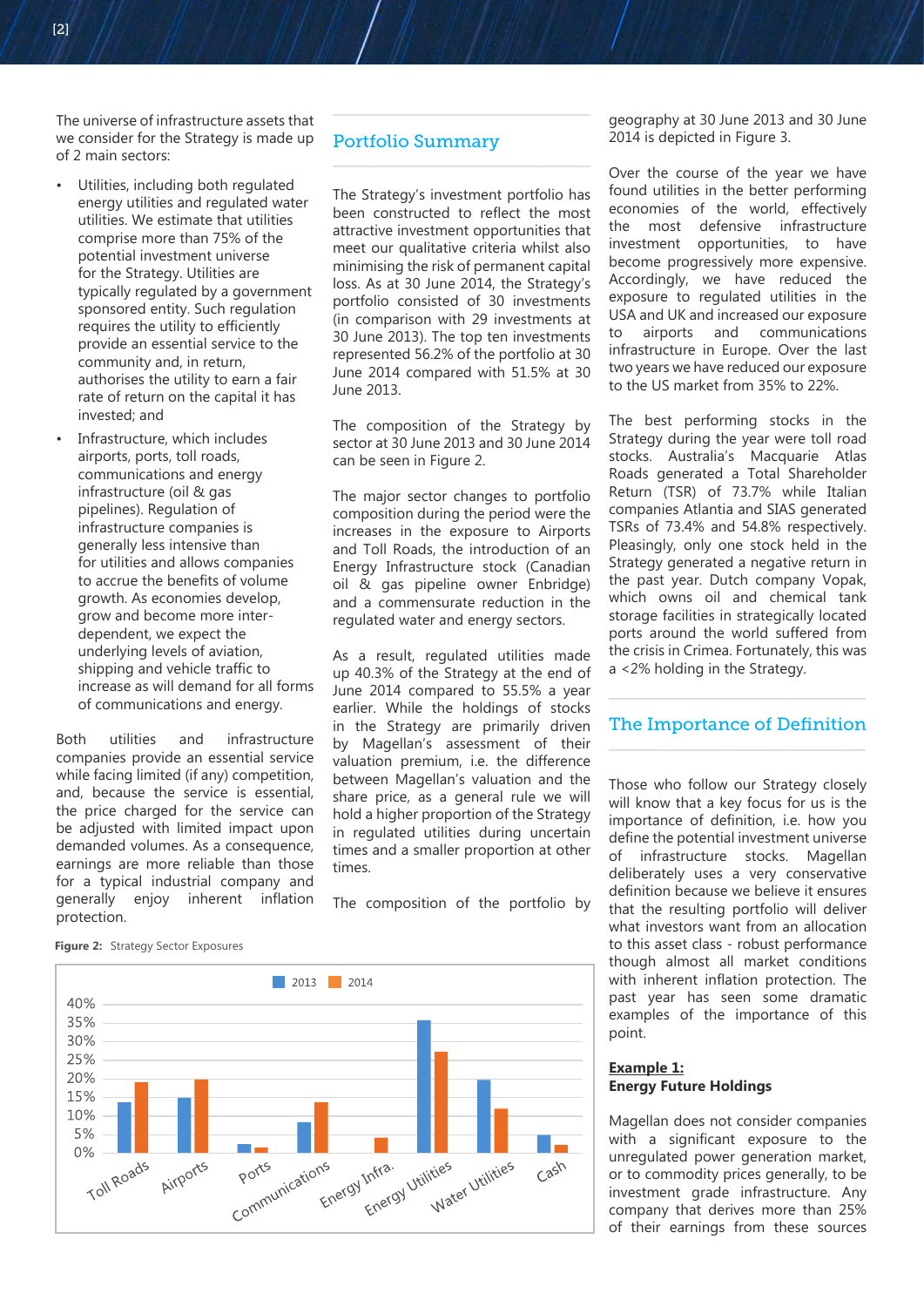#### **Figure 3:** Composition of the Portfolio by Geography



is excluded from our investment universe although there are many such companies in the commonly used benchmark indices.

In April 2014, Texas' largest power company, Energy Future Holdings, filed for bankruptcy. The company was burdened by debt stemming from its record 2007 leveraged buyout (LBO) of TXU Corp, led by private equity funds KKR, TPG and the private equity arm of Goldman Sachs. The equity investors contributed a combined \$7bn to the takeover, equity that is now effectively worthless. Among the owners of its US\$42bn in debt was none other than legendary investor Warren Buffett.

So what went wrong? Well this was a case of two key factors: too much debt combined with lower than forecast power prices – the same factors that resulted in Australian equity investors losing more than 90% of their equity in Victoria's Loy Yang A power station in the early part of the last decade. The LBO of TXU assumed that natural gas prices, which set the cost of electricity in Texas, would rise. Instead, prices have fallen more than 65 percent since July 2008. And with gearing levels as high as they were, there simply was not enough headroom to survive such a fall.

It is worth noting that relatively high gearing is only a problem when associated with uncertain cash flow. The gearing carried by Energy Future Holdings may very well have been sustainable if the company enjoyed the reliability of cash flows that characterises a regulated utility.

#### **Example 2: Boardwalk Pipeline Partners**

Another recent example was the experience of US listed entity Boardwalk Pipeline Partners, the share price chart of which follows.

Boardwalk Pipeline Partners, LP (BWP) is a master limited partnership (MLP) that provides transportation, storage, gathering and processing of natural gas and liquids. BWP operates more than 14,000 miles of pipelines and underground storage caverns with an aggregate working gas capacity of approximately 201 Bcf and liquids capacity of roughly 18 million barrels.

An MLP is a trust structure managed by a general partner. The MLP pays no corporate tax providing it pays out almost all of its free cash as dividends. The general partner is incentivised to maximise dividends through remuneration that is directly linked to dividend growth. Magellan has concerns about such structures and excludes

**Figure 4:** Boardwalk Pipeline Partners Share Price



MLPs from our investment universe.

So what went wrong here? In simple terms, the company was forced to significantly reduce dividends, and guidance for future dividends, because of low contract renewal rates with companies that have used the pipelines to ship gas or oil. And because it was already paying out the maximum available cash it had no room to accommodate a drop in revenues. Why were contracts not renewed? There were a number of factors but the most significant was that the energy market in the US went through such a fundamental change as a result of the fracking revolution that the strategic value of the pipelines was severely diminished. And because their pipelines did not enjoy the protection of a regulatory regime, the non-renewal of those contacts was highly material to the entity's earnings.

#### **Example 3: Hokkaido Electric Power Co**

Hokkaido Electric Power's Total Shareholder Return for the year was -42.3%. HEP is a Japanese regulated electricity utility. Magellan does not include any of the Japanese electricity utilities in our investable universe because the regulatory process for Japanese electric utilities places asymmetric risks on shareholders, i.e. the regulatory process limits return upside without providing the normal downside return protections we see in regulatory regimes in other developed countries.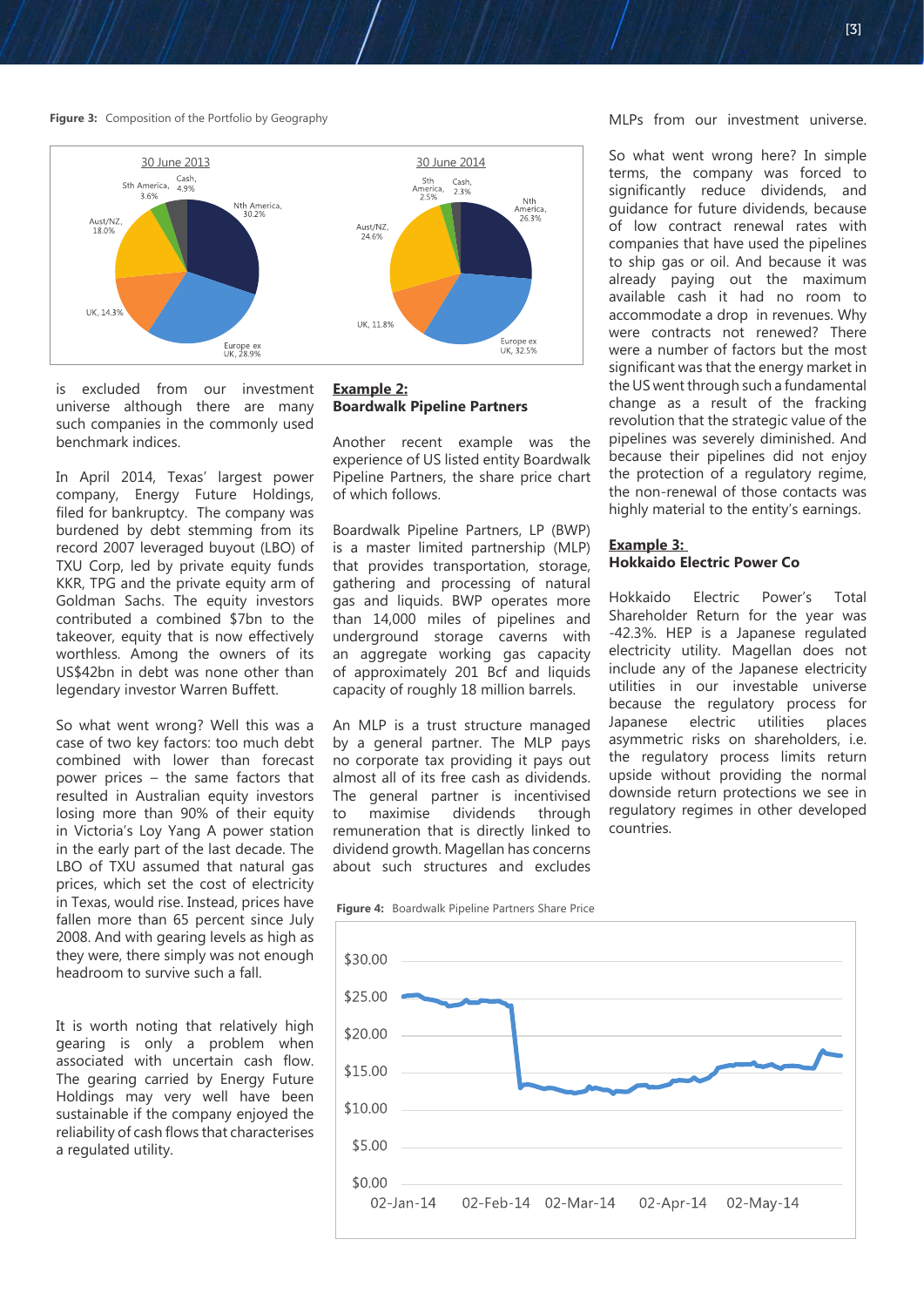



So what went wrong here? Like its peers, HEP was forced by the government to shut down its nuclear generators post the 2011 Fukushima disaster. The companies then had to rely on more costly fossil fuel generators but with no compensating tariff increase as the government forestalled electricity rate increases that could hinder the country's fragile economic recovery. After three years of losses, HEP announced that it was seeking a capital injunction from a state owned lender to remain in business. The share price graph above shows the market's reaction.

 $\frac{1}{2}$  , and the set of the set of the set of the set of the set of the set of the set of the set of the set of the set of the set of the set of the set of the set of the set of the set of the set of the set of the set

 $\frac{1}{2}$  , and the set of the set of the set of the set of the set of the set of the set of the set of the set of the set of the set of the set of the set of the set of the set of the set of the set of the set of the set

#### Transurban

In our 2014 half yearly report to investors we highlighted the strengths of Australian toll road company Transurban. Subsequently, we were pleased to participate in a large equity raising conducted by Transurban which was used to help fund a controlling interest in a consortium that acquired Queensland Motorways Limited (QML) for approximately A\$7bn.

This was not a particularly value accretive  $acquisition - in fact the price paid was$ very much in line with our own valuation. But all toll roads, and particularly toll road networks such as QML, have inherent yet unquantifiable option value so we expect that, over time, the price paid for these assets will look relatively cheap.

That option value is on display in

Transurban's existing toll road networks in Sydney & Melbourne where deals reached with local road authorities have seen the company investing capital to improve the capacity of its toll roads (and sometimes the surrounding road network) in return for toll increases and concession extensions that are significantly Net Present Value positive.

As a specific example, in 2010 Transurban reached agreement with the NSW Government to widen the M2 from two lanes in each direction to three as well as build additional access ramps. In return, the concession term was extended by four years and tolls were increased by approximately 8%. As a result our valuation of Transurban's equity in this asset increased by over 30%.

# **Outlook**

Magellan believes that infrastructure assets, with requisite earnings reliability and a linkage of earnings to inflation offer an attractive, long-term investment proposition. Furthermore, given the predictable nature of earnings and the structural linkage of those earnings to inflation, the investment returns generated by infrastructure assets are different from standard asset classes and offer investors valuable diversification when included in an investment portfolio. In the current uncertain economic and investment climate, the reliable financial performance of

 $\overline{\phantom{a}}$  , and the contract of the contract of the contract of the contract of the contract of the contract of the contract of the contract of the contract of the contract of the contract of the contract of the contrac

infrastructure investments makes them particularly attractive and an investment in listed infrastructure can be expected to reward patient investors with a three to five year timeframe.

As is clear from much of the content of this letter, Magellan has a quite conservative approach to the management of this Strategy. This will not change regardless of market conditions as we strongly believe such a defensive posture reflects the role infrastructure should play in any portfolio. This may mean that we will under-perform the benchmark if markets continue to rise strongly, an outcome that would not cause us a moment's discomfort.

**Gerald Stack** Portfolio Manager July 2014